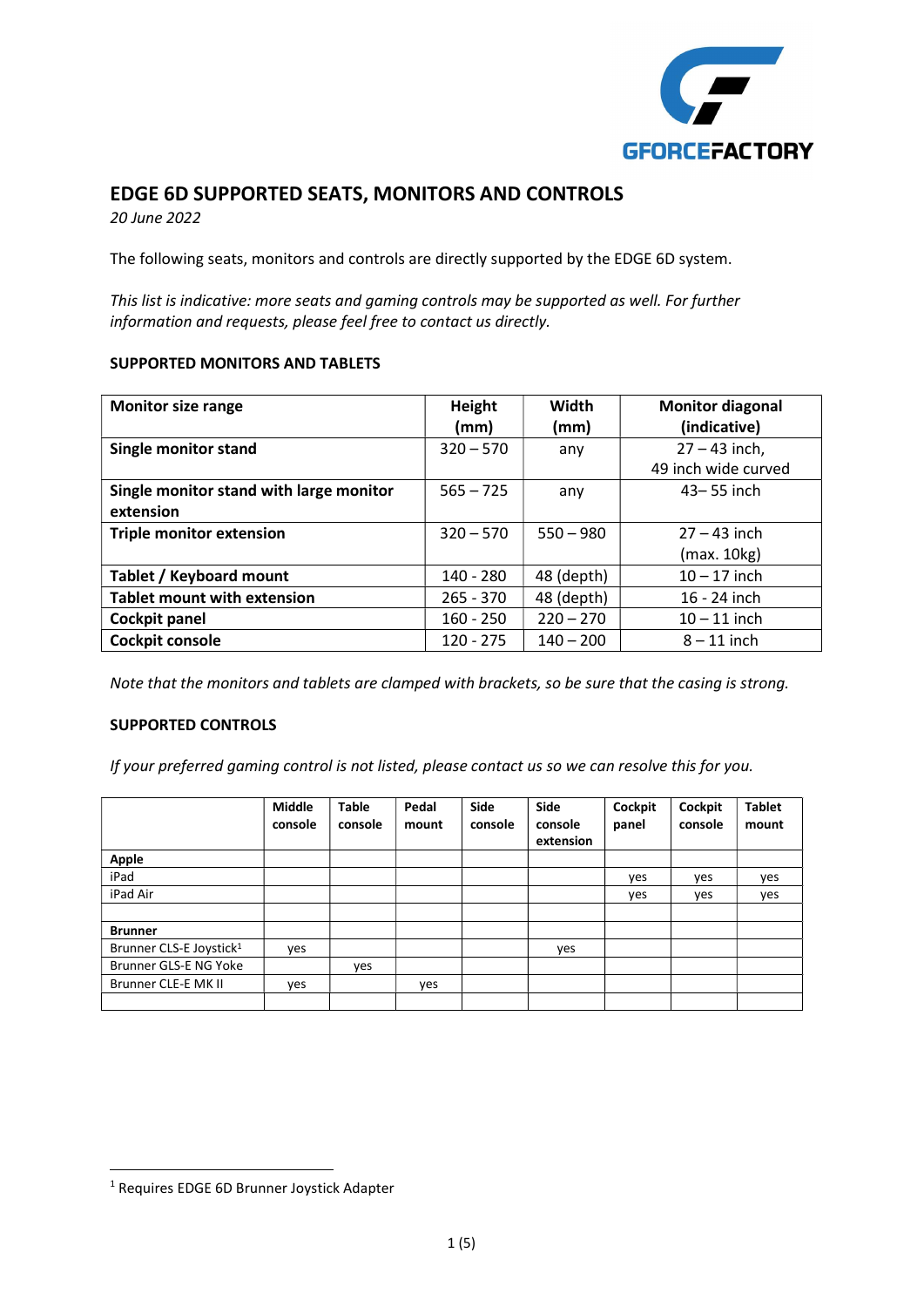|                                    | Middle  | <b>Table</b> | Pedal | Side    | Side                                       | Cockpit    | Cockpit    | <b>Tablet</b> |
|------------------------------------|---------|--------------|-------|---------|--------------------------------------------|------------|------------|---------------|
|                                    | console | console      | mount | console | console<br>extension                       | panel      | console    | mount         |
| <b>DerekSpeareDesigns</b><br>(DSD) |         |              |       |         |                                            |            |            |               |
| Simucube SC2                       | yes     | yes          |       |         |                                            |            |            |               |
|                                    |         |              |       |         |                                            |            |            |               |
| Fanatec                            |         |              |       |         |                                            |            |            |               |
| CSW V2.5 wheel                     | yes     | yes          |       |         |                                            |            |            |               |
| CSL Elite wheel                    | yes     | yes          |       |         |                                            |            |            |               |
| Podium DD1/DD2                     | yes     | yes          |       |         |                                            |            |            |               |
| CSP Pedals V3                      |         |              | yes   |         |                                            |            |            |               |
| CSP Pedals V3 inverted             |         |              | yes   |         |                                            |            |            |               |
| <b>CSL Elite pedals</b>            |         |              | yes   |         |                                            |            |            |               |
| CSP shifter SQ                     |         |              |       | yes     | yes                                        |            |            |               |
| CS V1.5 handbrake                  |         |              |       |         | yes                                        |            |            |               |
| Heusinkveld                        |         |              |       |         |                                            |            |            |               |
| Sim Pedals Pro                     |         |              | yes   |         |                                            |            |            |               |
| Sim Pedals Ultimate                |         |              | yes   |         |                                            |            |            |               |
| Sim Handbrake                      |         |              |       | yes     | yes                                        |            |            |               |
| Sim Shifter Sequential             |         | yes          |       | yes     | yes                                        |            |            |               |
|                                    |         |              |       |         |                                            |            |            |               |
| Honeycomb                          |         |              |       |         |                                            |            |            |               |
| Alpha Flight Yoke                  | yes     | yes          |       |         |                                            |            |            |               |
|                                    |         |              |       |         |                                            |            |            |               |
| Logitech/Saitek                    |         |              |       |         |                                            |            |            |               |
| G25/G29 pedals                     |         |              | yes   |         |                                            |            |            |               |
| G25/G29 wheel                      | yes     | yes          |       |         |                                            |            |            |               |
| G25/G29 shifter                    |         |              |       | yes     | yes                                        |            |            |               |
| Saitek Yoke System                 | yes     | yes          |       |         |                                            |            |            |               |
| Saitek Yoke Throttle               |         | yes          |       | yes     | yes                                        |            |            |               |
| Saitek Rudder Combat               |         |              | yes   |         |                                            |            |            |               |
| Pedals<br>Saitek X55 X56           |         |              |       |         |                                            |            |            |               |
| Saitek instrument panels           | yes     | yes          |       |         | yes                                        |            |            |               |
| Saitek switch panels               |         |              |       |         |                                            | yes<br>yes |            |               |
|                                    |         |              |       |         |                                            |            |            |               |
| <b>Pro Flight Trainer</b>          |         |              |       |         |                                            |            |            |               |
| PUMA helicopter                    |         |              |       |         | <edge 6d="" helicopter="" mount=""></edge> |            |            |               |
| controls                           |         |              |       |         |                                            |            |            |               |
|                                    |         |              |       |         |                                            |            |            |               |
| Samsung                            |         |              |       |         |                                            |            |            |               |
| Galaxy Tab A10                     |         |              |       |         |                                            | yes        | yes        | yes           |
|                                    |         |              |       |         |                                            |            |            |               |
| <b>RealSimGear</b>                 |         |              |       |         |                                            |            |            |               |
| G1000 Suite                        |         |              |       |         |                                            | yes        |            |               |
| Cirrus Switch Panel                |         |              |       |         |                                            | yes        |            |               |
| <b>TBM Landing Gear Panel</b>      |         |              |       |         |                                            | yes        |            |               |
| <b>GMA 350</b>                     |         |              |       |         |                                            |            | yes        |               |
| GTN750<br>G5                       |         |              |       |         |                                            |            | yes        |               |
| GCU47X                             |         |              |       |         |                                            |            | yes        |               |
| GCU479                             |         |              |       |         |                                            |            | yes        |               |
| GFC500                             |         |              |       |         |                                            |            | yes<br>yes |               |
| GFC700                             |         |              |       |         |                                            |            | yes        |               |
|                                    |         |              |       |         |                                            |            |            |               |
| <b>Sim Innovations</b>             |         |              |       |         |                                            |            |            |               |
| Knobster                           |         |              |       |         |                                            | yes        | yes        |               |
|                                    |         |              |       |         |                                            |            |            |               |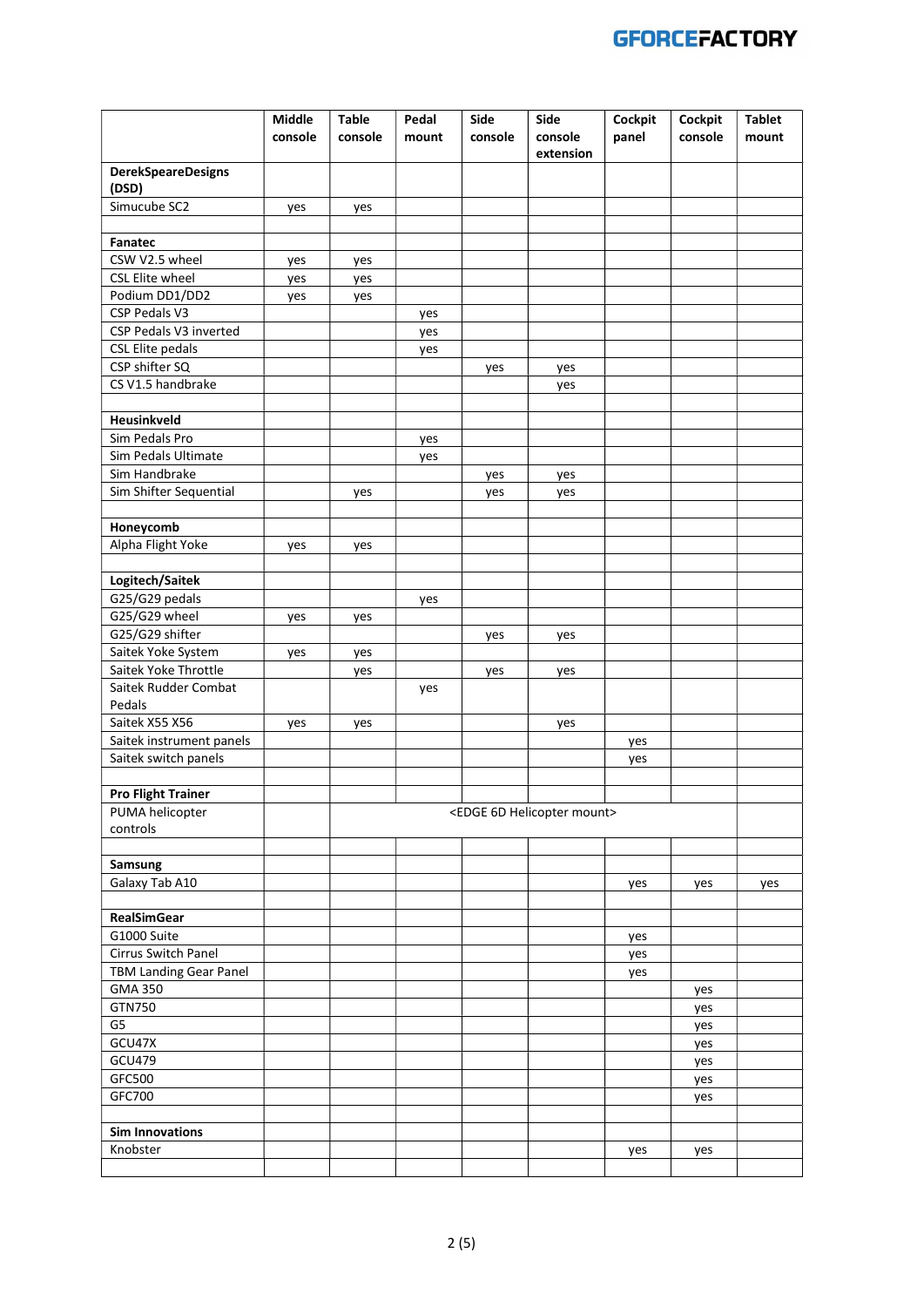

|                       | Middle  | <b>Table</b> | Pedal | Side    | Side                 | Cockpit | Cockpit | <b>Tablet</b> |
|-----------------------|---------|--------------|-------|---------|----------------------|---------|---------|---------------|
|                       | console | console      | mount | console | console<br>extension | panel   | console | mount         |
| <b>SimXperience</b>   |         |              |       |         |                      |         |         |               |
| AccuForce Pro 2       | ves     |              |       |         |                      |         |         |               |
|                       |         |              |       |         |                      |         |         |               |
| <b>Thrustmaster</b>   |         |              |       |         |                      |         |         |               |
| T150/T300/T500 wheel  | yes     | yes          |       |         |                      |         |         |               |
| T150/T300/T500 pedals |         |              | ves   |         |                      |         |         |               |
| TH8a shifter          |         | yes          |       | yes     | yes                  |         |         |               |
| Warthog Joystick      | yes     | yes          |       | yes     | yes                  |         |         |               |
| Warthog HOTAS         |         |              |       |         | yes                  |         |         |               |
| TPR rudder pedals     |         |              | yes   |         |                      |         |         |               |
|                       |         |              |       |         |                      |         |         |               |
| <b>YOKO</b>           |         |              |       |         |                      |         |         |               |
| Yoko Plus             | yes     | yes          |       |         |                      |         |         |               |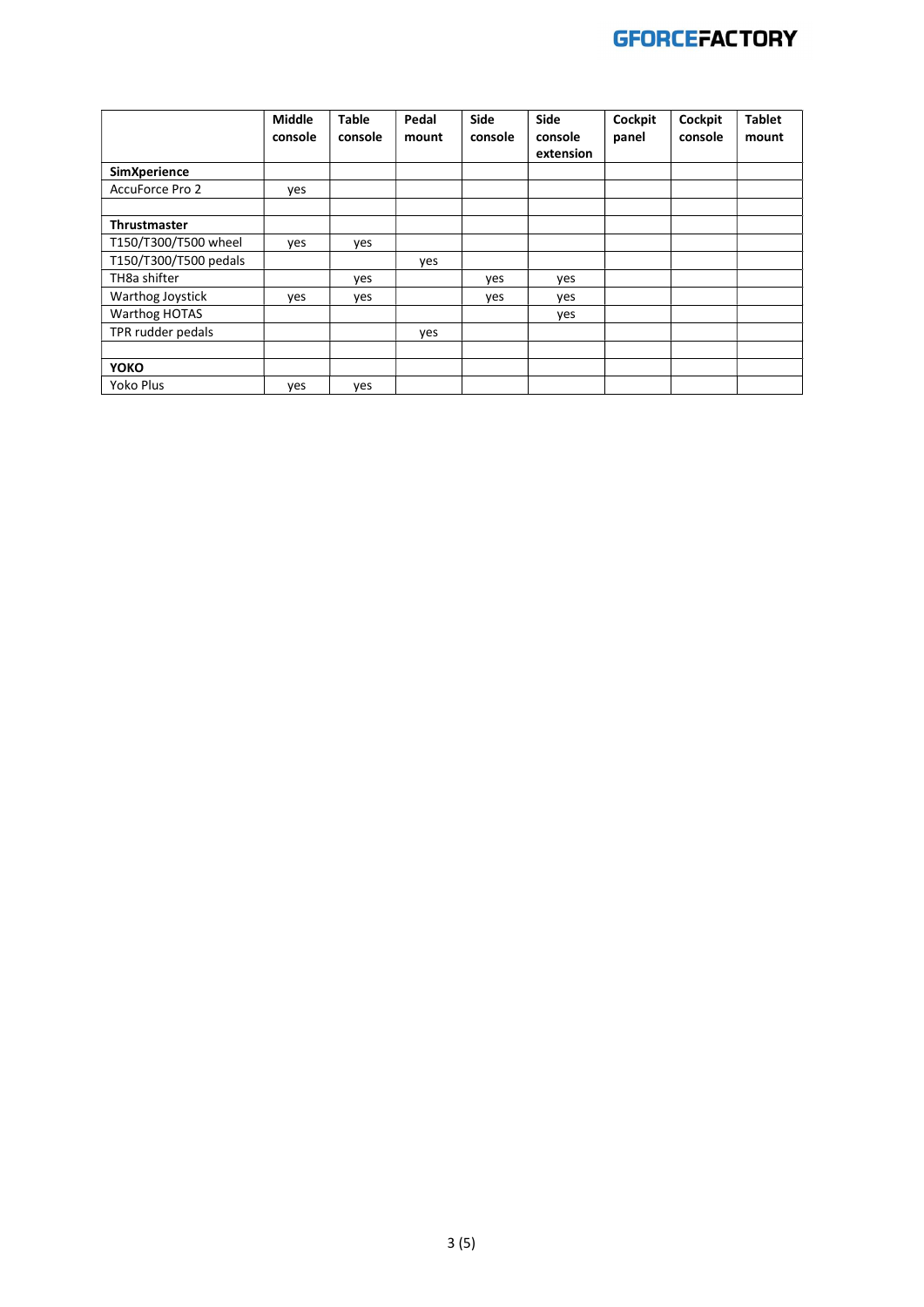# **GFORCEFACTORY**

### SUPPORTED SEATS

The following seats are directly supported by the EDGE 6D Seat mount.

For custom seats, please contact Gforcefactory support.